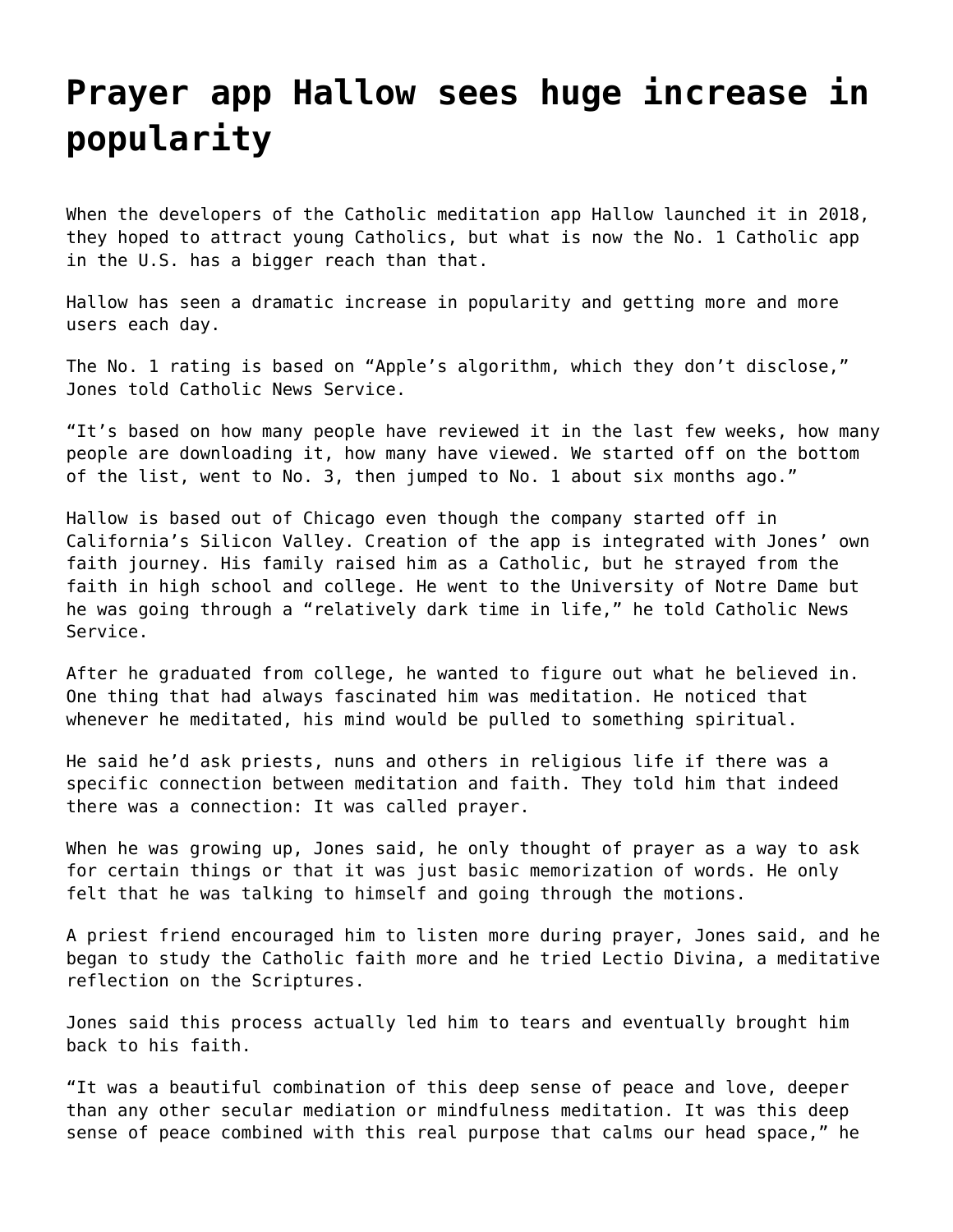said.

Jones recalled meditating on the Lord's Prayer and the word that stuck out to him was "hallow" from the beginning of the prayer: "Our Father who art in heaven, hallowed be thy name." He knew what hallow meant, to make holy or sacred, but he didn't know how it pertained to his life. He pondered if he should be helping others grow in holiness.

That's how the Hallow app came to be.

"If Headspace and Calm can be successful helping people learn secular meditation and (be) done through an app'" he thought, "why can't the same thing be done and be done better through teaching Catholic contemplative prayer?"

Headspace is an app that teaches you how to meditate; Calm is a leading app for meditation and sleep.

"It's very important to us that everything on the app is 100 per cent authentically Catholic and in line with church teachings," Jones told CNS about Hallow.

He said the app's developers have worked with priests, bishops and theologians to ensure they are conveying Catholic teachings correctly. He added that Hallow is a resource to people of all backgrounds, especially people who have fallen away from the faith. Its primary audience is Catholic, but users of the app include Protestants, Jews and even atheists.

It also is hard to ignore the impact of COVID-19 on Hallow's popularity. According to Jones, there was a large increase in usage and downloads when Easter came around since everyone was advised to stay at home.

While the pandemic has been terrible and brought so much sadness to people's lives, with loved ones and friends dying from COVID-19, Jones said, it provides us with an opportunity to work on our spiritual lives from home.

The app has a "Family" feature that allows users to connect with family and friends and share prayers, reflections and prayer intentions with them even while being physically separated.

It also has a feature called the "Daily Minute Prayer Challenge." Users are encouraged to build a habit of prayer by spending at least one minute in guided prayer with Hallow each day.

"The hardest part about praying is just doing it. It's easy in the seasons of Lent and Advent when it's top of mind, but over the summer when you've got a lot of other things going on," Jones said, "it's easy to fall off that. We do a bunch of things. You can set goals on the app. You can add members of your family and friends to the app to hold yourself accountable. You can set daily reminders."